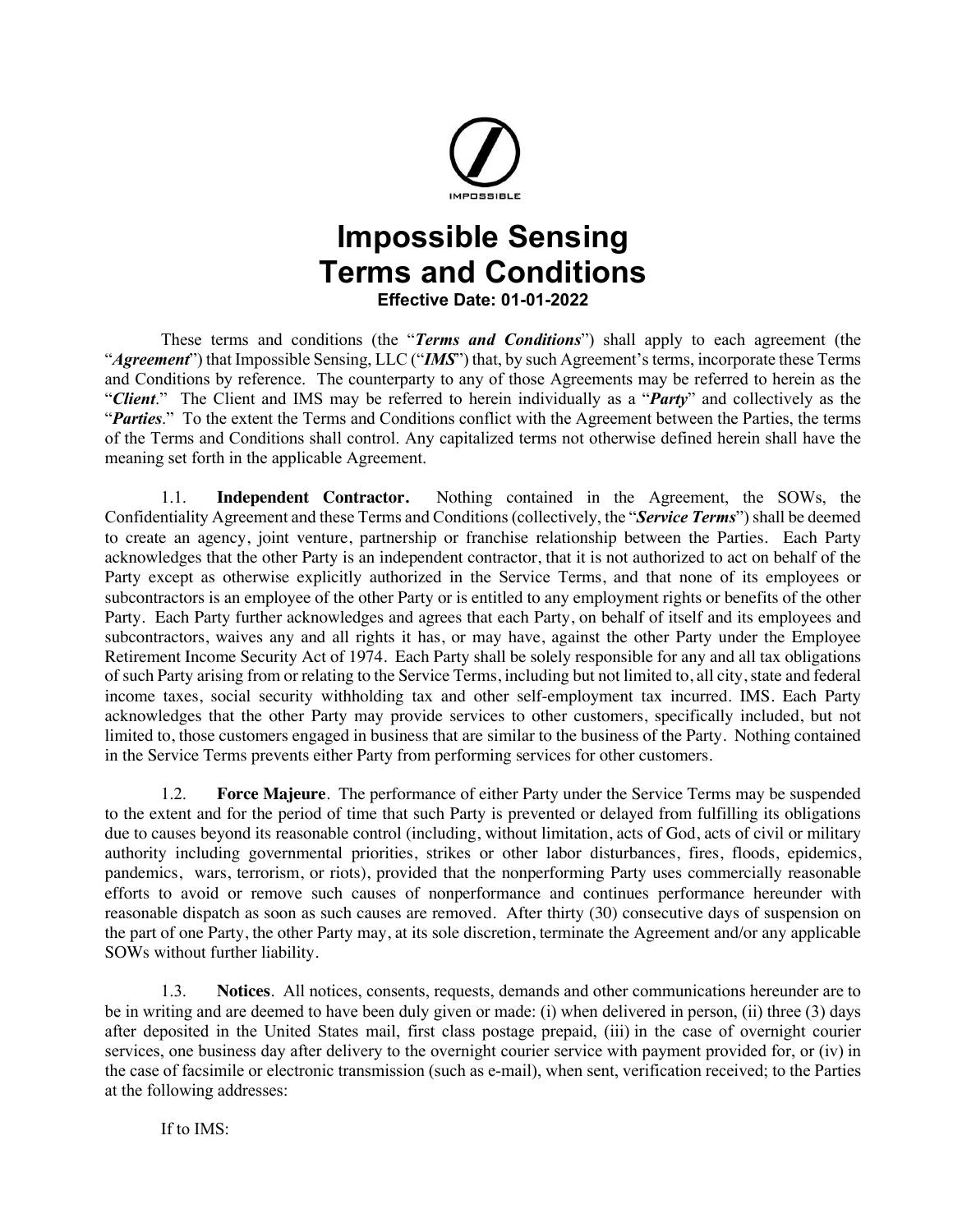Impossible Sensing, LLC Attn: Pablo Sobron 3407 S Jefferson Ave Saint Louis, MO 63118 psobron@impossiblesensing.com

With copy to:

Stock Legal, LLC Attn: Sara K. Stock 4512 West Pine Boulevard St. Louis, Missouri 63108 sara.stock@stocklegal.com

If to Client, to the address as stated in the Agreement (or such other address as the Client provides to IMS in accordance with this Section.)

1.4. **Legal Fees**. Except as otherwise provided in the Service Terms, all legal and other costs and expenses incurred in connection with the Service Terms and the transactions contemplated thereby are to be paid by the Party incurring such costs and expenses. In the event a Party brings suit to construe or enforce the terms hereof, or raises the Service Terms as a defense in a suit brought by IMS, the prevailing Party is entitled to recover its attorneys' fees and expenses.

1.5. **Entire Agreement.** The Service Terms contain the entire understanding of the Parties pertaining to the Services and supersedes all prior agreements and understandings, both written and oral, between the Parties with respect to such subject matter.

1.6. **Amendment; Waiver.** No amendment, modification, supplement or termination of any provision of the Service Terms, nor consent to any departure therefrom, will in any event be effective unless the same is in writing and duly executed by the Parties. Any waiver of any provision of the Service Terms and any consent to any departure from the terms of any provision of the Service Terms is to be effective only in the specific instance and for the specific purpose for which given.

1.7. **Remedies**. Unless otherwise expressly limited in the Service Terms, in the event of breach by one Party, the other Party will be entitled to exercise any and all rights and remedies available to it at law or in equity whether concurrently or separately, and the exercise of one remedy will not be deemed an election of such remedy or preclude the right to exercise any other remedy. Without limiting the generality of the foregoing, either Party may offset any fees it owes to the other Party against amounts it is otherwise owed.

1.8. **No Assignment**. Neither the Agreement nor any right, interest or obligation hereunder may be assigned (by operation of law or otherwise) by any Party without the prior written consent of the other Party and any attempt to do so will be void; provided, however, that IMS may, upon notice to Client but without being obligated to obtain Client's consent, assign the Agreement or any of its rights, interests or obligations hereunder to an affiliate of IMS or to a third party which is purchasing all or substantially all of the assets of IMS or at least fifty percent (50%) of the equity of IMS.

1.9. **Successors and Assigns**. All provisions of the Service Terms are binding upon, inure to the benefit of and are enforceable by or against the Parties and their respective heirs, executors, administrators or other legal representatives and permitted successors and assigns.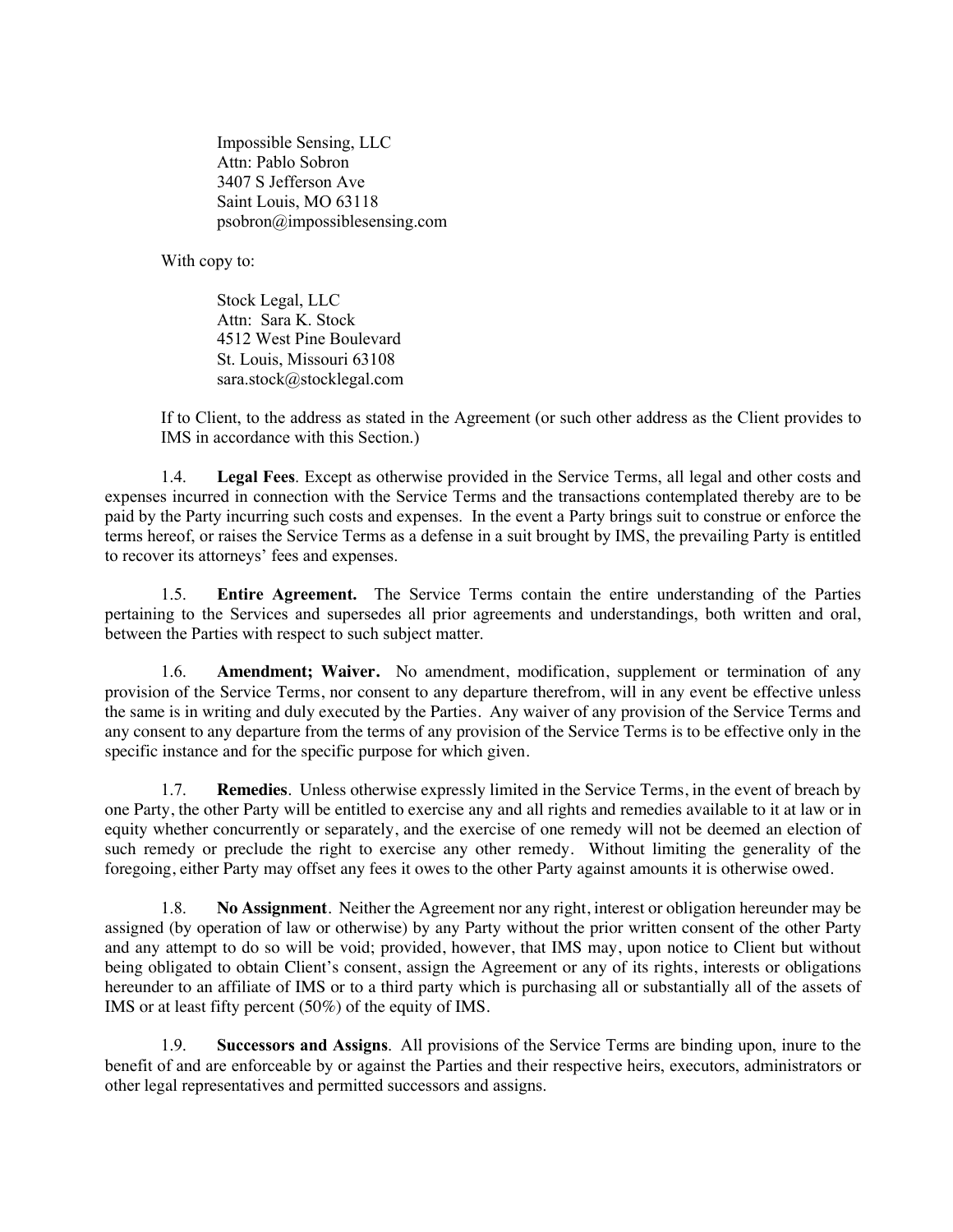1.10. **Governing Law**. The Service Terms and the rights and obligations of the Parties hereunder are to be governed by and construed and interpreted in accordance with the laws of the State of Missouri applicable to contracts made and to be performed wholly within Missouri, without regard to choice or conflict of laws rules.

1.11. **Submission to Jurisdiction**. SUBJECT TO SECTION 1.12, ANY LEGAL ACTION OR PROCEEDING WITH RESPECT TO THE SERVICE TERMS OR ANY DOCUMENT RELATED HERETO MAY BE BROUGHT IN THE COURTS OF THE COUNTY OF ST. LOUIS, STATE OF MISSOURI OR ANY COURT OF THE UNITED STATES OF AMERICA FOR THE EASTERN DISTRICT OF MISSOURI AND, BY EXECUTION AND DELIVERY OF THE SERVICE TERMS, EACH PARTY ACCEPTS FOR ITSELF, GENERALLY AND UNCONDITIONALLY, THE JURISDICTION OF SUCH COURTS. THE PARTIES IRREVOCABLY WAIVE ANY OBJECTION, INCLUDING ANY OBJECTION TO THE LAYING OF VENUE OR BASED ON THE GROUNDS OF FORUM NON CONVENIENS, WHICH ANY OF THEM MAY NOW OR HEREAFTER HAVE TO THE BRINGING OF ANY SUCH ACTION OR PROCEEDING IN SUCH RESPECTIVE JURISDICTIONS. THE PARTIES IRREVOCABLY CONSENT TO THE SERVICE OF PROCESS OF ANY OF SUCH COURTS IN ANY SUCH ACTION OR PROCEEDING BY THE MAILING OF COPIES THEREOF BY REGISTERED OR CERTIFIED MAIL, POSTAGE PREPAID, TO THE CLIENT AND THE IMS, SUCH SERVICE TO BECOME EFFECTIVE THIRTY (30) DAYS AFTER SUCH MAILING.

## 1.12. **Alternative Dispute Resolution.**

a) Mediation. If a dispute arises out of or relates to this contract, or the breach thereof, and if the dispute cannot be settled through negotiation, the parties agree first to try in good faith to settle the dispute by mediation administered by the American Arbitration Association under its Commercial Mediation Procedures before resorting to arbitration, litigation, or some other dispute resolution procedure.

b) Arbitration. If the Parties fail to resolve a dispute in accordance with Section 1.12(a), any claim arising out of or related to the Service Terms, or a breach hereof, is to be settled by arbitration in accordance with the procedures set forth in this Section 1.12(b). The Parties agree that, in the event of a dispute arising out of the Service Terms, the affected Parties will submit such dispute to binding arbitration as provided in the Service Terms. All arbitrations will be conducted in St. Louis County, Missouri, or at another location mutually approved by such Parties, pursuant to the Commercial Arbitration Rules of the American Arbitration Association except as provided in the Service Terms. All arbitrations will be undertaken pursuant to the Federal Arbitration Act, where applicable, and the decision of the arbitrator is enforceable in any court of competent jurisdiction. The Parties agree to waive their respective rights to further appeal or redress in any other court or tribunal except solely for the purpose of obtaining execution of the decision resulting from the arbitration proceeding.

1.13. **Non-Solicitation of Employees**. During the term of the Agreement and for twelve (12) months after the expiration or termination of the Agreement, for any reason whatsoever, Client agrees that neither it nor any of its affiliates or subsidiaries will, directly or indirectly, solicit, induce, influence, recruit, engage, hire, interfere with, accept services from or attempt to solicit, induce, influence, recruit, engage, hire, interfere with or otherwise accept services from any person employed by, contracted with or engaged by IMS or any of its affiliates or who has worked for, contracted with or was engaged by IMS or any of its affiliates at any time during the term of the Agreement or during the twelve (12) months following the termination or expiration of the Agreement for any reason whatsoever. The obligations of this provision shall survive the termination or expiration of the Agreement for any reason whatsoever.

1.14. **Choice of Language**. It is by the express intention of the Parties that the Service Terms and all its related documents be drafted in English.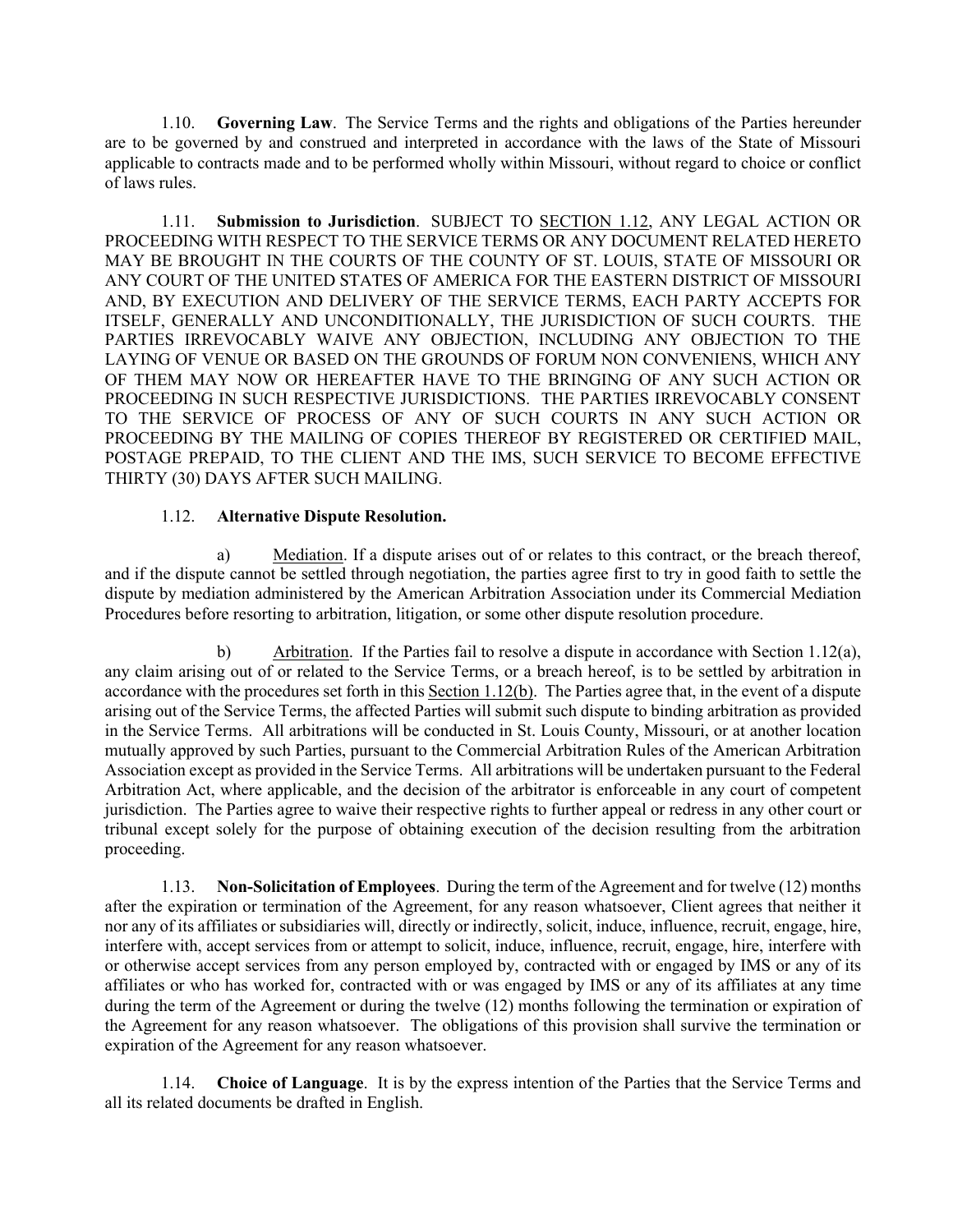1.15. **Severability**. Any provision of the Service Terms which is prohibited, unenforceable or not authorized in any jurisdiction is, as to such jurisdiction, ineffective to the extent of any such prohibition, unenforceability or nonauthorization without invalidating the remaining provisions hereof, or affecting the validity, enforceability or legality of such provision in any other jurisdiction, unless the ineffectiveness of such provision would result in such a material change as to cause completion of the transactions contemplated hereby to be unreasonable.

1.16. **Survival**. Rights and obligations under the Service Terms which by their nature should survive, including, but not limited to any warranties, indemnities, limitation of liabilities and all payment obligations, will remain in effect after termination or expiration hereof.

1.17. **Interpretation**. The Parties hereto agree that the Service Terms are the product of negotiation between sophisticated parties and individuals, all of whom were represented by, or had an opportunity to be represented by legal counsel, and each of whom had an opportunity to participate in, the drafting of each provision hereof. Accordingly, ambiguities in the Service Terms, if any, shall not be construed strictly or in favor of or against any Party hereto but rather shall be given a fair and reasonable construction.

1.18. **Counterparts**. The Agreement and/or SOWs may be executed by the Parties on any number of separate counterparts, each of which shall be deemed an original but all of which together will constitute one and the same instrument. Counterpart signature pages to the Agreement and/or SOWs transmitted by facsimile transmission, by electronic mail in portable document format (.pdf), or by any other electronic means intended to preserve the original graphic and pictorial appearance of a document, will have the same effect as physical delivery of the paper document bearing an original signature.

1.19. **Export and US Regulations**. Supply of Deliverables is subject to the Export Administration Regulations of the U.S. Department of Commerce, the International Traffic in Arms Regulations of the U.S. Department of State, and other laws, regulations, rules and orders of the U.S. Government and its agencies controlling exports and re-exports (hereinafter collectively referred to as "*applicable United States export control laws and regulations*"). Acceptance of an order and the supply of Deliverables are made subject to all applicable United States export control laws and regulations. IMS shall be excused from performance, and shall not be liable or accountable to Client or any other party, to the extent that an act or omission of the U.S. Government or any law or regulation restricts, prohibits, or delays the supply of Deliverables. Client agrees that it will not, directly or indirectly, export or re-export, any goods, Deliverables or technical information received from IMS to any destination if such export or re-export would violate the laws of the United States of America. Client agrees to indemnify and hold IMS harmless against any liability arising from the breach of Client's obligation under this Section.

## **THE FOLLOWING SHALL APPLY SOLELY AND EXCLUSIVELY TO SALES AGREEMENTS**:

2.1 **Acceptance**. All SOWs and any Deliverables in connection therewith ("*Orders*") are subject to IMS's acceptance in its sole and absolute discretion. The acceptance of one or more Orders from a Client shall not create any express or implied obligation on the part of IMS to accept any future Order or Orders from that Client and shall not otherwise be deemed to create an ongoing supply obligation on the part of IMS. The refusal of any Order or Orders shall not entitle the Client to any payment, damages, or other compensation of any kind from IMS.

2.2 **Quotations**. No quotations, estimates, ROMs or delivery dates furnished by any IMS employee, agent or other representative, whether verbally or written, shall be binding, unless agreed upon mutually by both Parties in writing, executed by duly authorized representatives of both Parties.

2.3 **Shipping/Transportation**. The Shipping and Transportation of any Deliverables or other items to be delivered by IMS to Client in connection with the Service Terms are subject to the following terms and conditions: